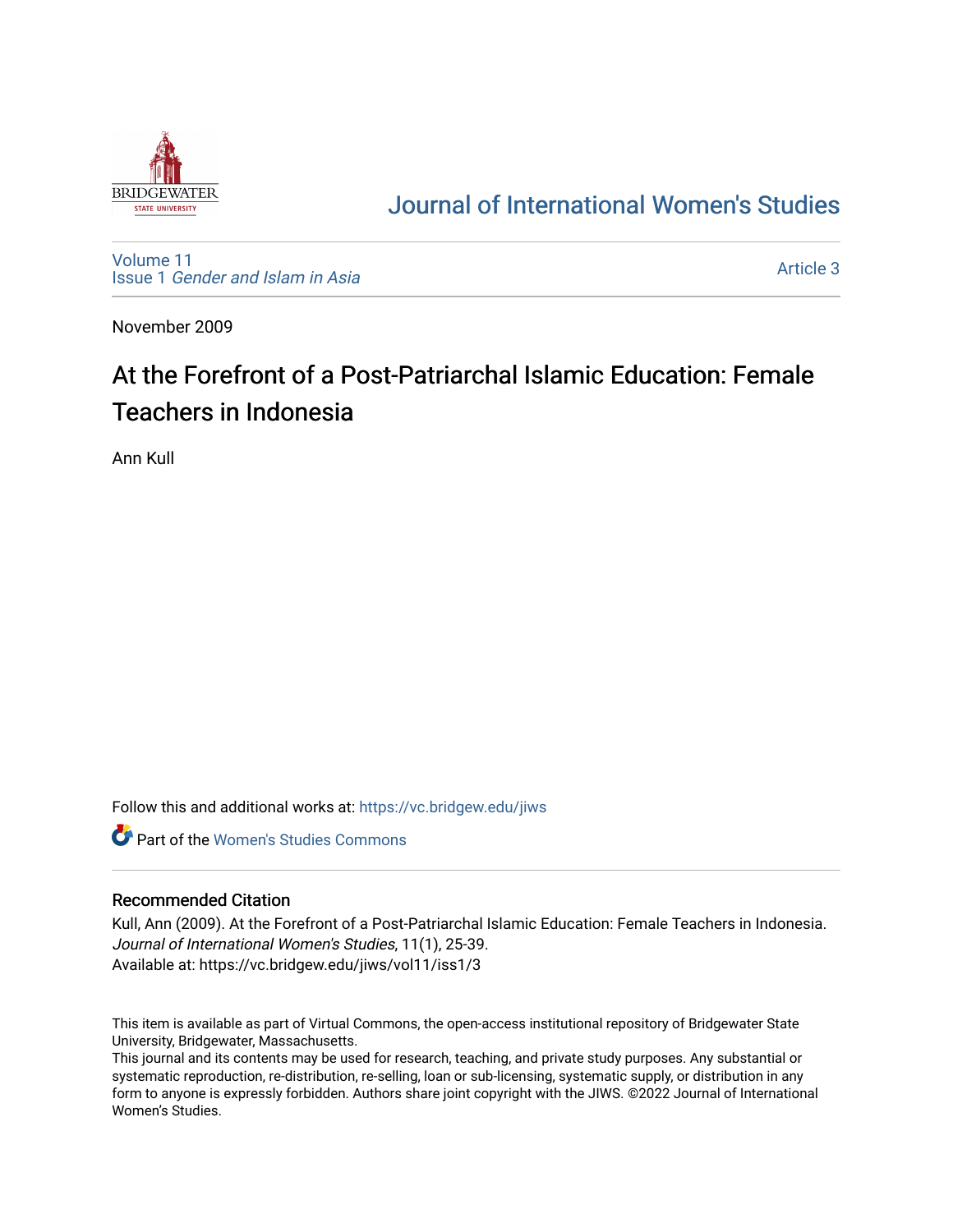### **At the Forefront of a Post-Patriarchal Islamic Education Female Teachers in Indonesia**

## By Ann  $Kull<sup>1</sup>$

#### **Abstract**

This article argues that the ongoing introduction of a gender perspective in Indonesian Islamic education is challenging the partially unconscious patriarchal gender regime of these institutions and a means of resisting traditional notions of religious authority. The activities of female teachers, scholars and researchers are instrumental in these endeavors. This study draws on empirical material collected through fieldwork in Jakarta, Yogyakarta, Makassar, Banjarmasin, and Bandung, and includes brochures, books, course literature, research, interviews, and discussions. Data is primarily collected from state institutes for higher Islamic education and especially at their respective Centers for Women Studies. This material constitutes examples of how female, and male, religious scholars and teachers challenge the prevailing gender bias in Islamic education on all levels by introducing a gender perspective in curriculum, teaching, and textbooks, but also in their roles as exemplars and religious authorities. I argue that these measures are important in creating gender awareness among Muslim students. However, to successfully challenge the structures of Islamic education, several conditions have to be met: producing less gender-biased Islamic interpretations, an academic climate that is open to inclusion of these interpretations in Islamic education on various levels, increasing the number of female teachers, and sufficient economic funding. Some of these prerequisites are already being met in the case of Indonesia.

*Keywords*: Indonesia, fieldwork, gender perspective in Islamic education

#### **Introduction**

<u>.</u>

Islamic boarding schools or *pesantrens<sup>2</sup>* have historically dominated Islamic education in Indonesia. *Pesantrens* have a traditionalist orientation and follow the teachings of the founding *kiai,* or religious scholar. The current leading *kiai* plays a great role in education as well as life at the schools. As a reaction to these traditional institutions reform-minded Islamic scholars established *madrasa*<sup>3</sup> schools in the early twentieth century; general subjects were included in the curriculum and pedagogical methods were reformed. This development had an impact on *pesantrens* but a majority is still very patriarchal and colored by local traditions (Azra, Afrianty & Hefner, 2007).

Higher Islamic education in Indonesia has, since the early 1970s, been continuously reformed regarding curriculum and approach to the study of Islam. This

<sup>&</sup>lt;sup>1</sup> Ann Kull, PhD, is a researcher at the Center for Theology and Religious Studies at Lund University and works on a project, financed by the Swedish Research Council, called Islam, Women's Rights and Society Development in Indonesia. She is also a post-doctoral fellow at the Center for East and South-East Asian Studies at Lund University, where she teaches contemporary South-East Asian studies and works on a project called Islamic Feminism in Indonesia: Islamic Education and Change of attitude among Muslim Youth. You can reach the author at Ann.Kull@teol.lu.se.

<sup>&</sup>lt;sup>2</sup> *Pesantrens* are generally associated with Nahdlatul Ulama (NU) Indonesia's largest Islamic organization.

<sup>&</sup>lt;sup>3</sup> Madrasas are Islamic schools with a modernist orientation mainly associated with Indonesia's second largest Islamic organization, Muhammadiyah.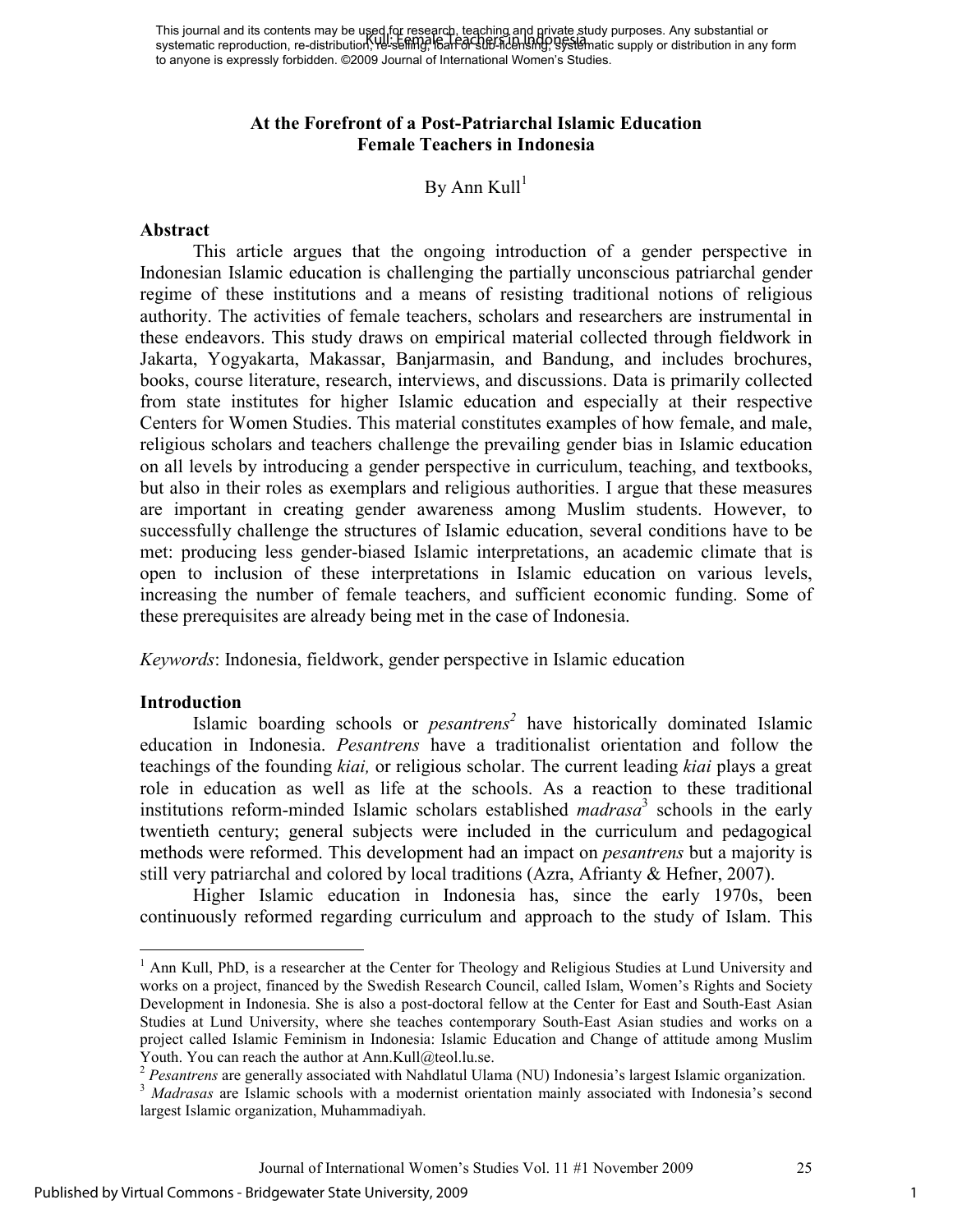process was initiated by Harun Nasution as rector at the State Islamic Institute in Jakarta and Mukti Ali as Minister of Religious Affairs (Kull, 2005). However, in the area of gender studies and institutional gender equality, development is generally lagging behind, although Indonesia is far ahead of many other Muslim countries. In order to successfully challenge the still dominant patriarchal structure of Islamic education in Indonesia there are several prerequisites that need to be met. The first is to produce Islamic interpretations with a gender neutral or even openly female perspective. The second is the conviction to include these interpretations in the curriculum and textbooks, and/or political instruments aimed at facilitating such an inclusion. The third is a large cadre of well-educated female teachers. An additional and general condition is sufficient economic funding.

Methodologically this paper is built on a combination of fieldwork and text analysis. Fieldwork was carried out in Jakarta, Yogyakarta, Makassar, Banjarmasin and Bandung – places chosen because of their geographical diversity and local variations in Islamic practice and tradition – primarily at their State Islamic Institutes (IAIN/UIN<sup>4</sup>), and especially at their respective Centers for Women Studies (PSW<sup>5</sup>). The textual material includes brochures, books, course literature, researches, interviews and discussions.

The concepts "gender order" and "gender regime" – elaborated by R.W. Connell in his *Gender* (2002) and further developed by Kathryn Robinson in her book *Gender, Islam and Democracy in Indonesia* (2009) – inform the analysis of this article. As Connell explains, a gender order is the dominant pattern of gender arrangements and norms in a given society. However, within a gender order there are many gender relations or gender regimes and Connell says that "gender regimes are a usual feature of organizational life", for example, in educational institutions. He further contends that "the gender regime of an institution can change – though change is often resisted." Finally, according to Connell, "It is possible for social practice to move gender orders in different directions" (2002, p. 53). However, in the opinion of Robinson, there is not one but many localized gender orders within the diverse Indonesian archipelago, not least due to the well established influence of world religions, and particularly Islam. Still, there are also many gender regimes (2009). One conclusion that can be drawn from Robinson's reasoning is that in Indonesia there is, at least, one Islamic gender order and within this order there are several gender regimes, one of them, I argue, is the gender regime of Islamic education.

The theme of diverse Islamic practices and Muslim environments in Indonesia is discussed by Susan Blackburn and others in a recent publication*.* The authors stress the importance of regarding Muslim women as agents of change, not, as they are often described especially in Western scholarship, as passive victims of male oppression. A majority of the authors in this book are female Indonesian scholars of Islam and the social sciences discussing "how women negotiate their gender, agency and identities as Muslims in diverse spaces" (Blackburn, Smith & Syamsiyatun, 2008, p. 3). One aim of the present article is to provide an additional contribution in this field in highlighting the agency of Muslim female teachers and scholars who challenge the male-dominated

 4 *Institut Agama Islam Negeri*/*Universitas Islam Negeri*

<sup>5</sup> *Pusat Studi Wanita*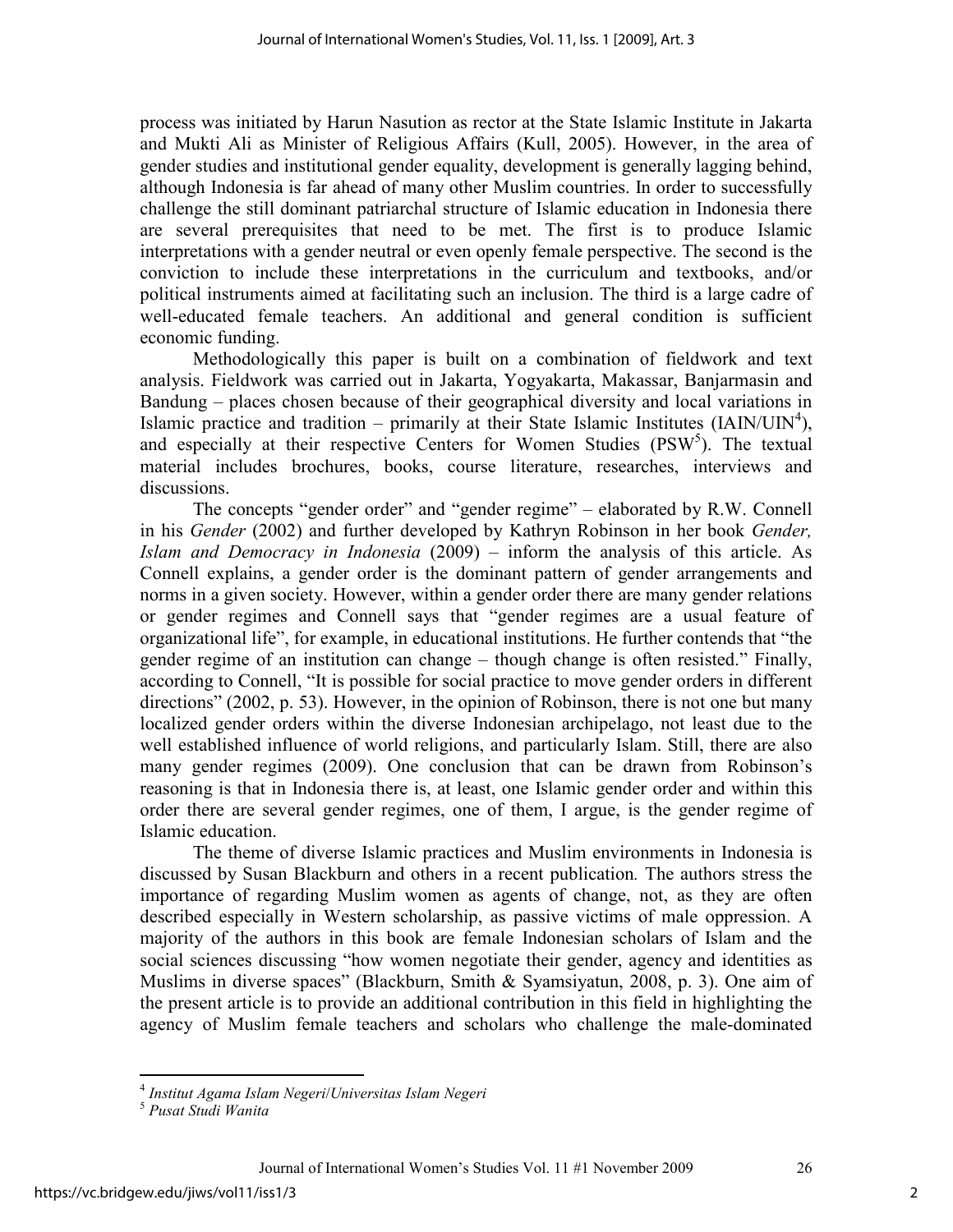authority in religious scholarship and leadership, though some male scholars also take part in this endeavor.

In an article in the *Jakarta Post* Yulia Immajati states that, "Indonesia reached gender parity in both primary and secondary [general] schools in 2002." She further observes that gender parity prevails at the level of primary education but that girls' enrollment is decreasing at the secondary and higher levels. She argues that this is due to "the existing gender biased norms and values that people are quite resistant to challenge" (Immajati, 2009), or, in other words, the norms and values of Indonesia's prevailing gender order(s). Another study on gender parity in *madrasa* schools during the same year shows a different picture. Here girls' enrollment is increasing from a percentage of 50-50 in the lowest level to 55% in the higher levels (Azra, Afrianty & Hefner, 2007). My general impression during fieldwork observation in institutions for higher Islamic education is that gender parity prevails, although some faculties are dominated by male students and other by female. Immajati suggests several measures in order to challenge the prevailing biased norms and values in general education, such as a review and reform of educational policies and practices that oppress women, as well as of sexist and genderbiased curricula and textbooks (Immajati, 2009). Although gender parity is improving in Islamic education, there are similarities in the current situation of general and Islamic education.

However, prevailing gender regimes are structures or relations of power and not easily changed if they are based on patriarchal traditions, and especially when based on religious knowledge. Connell discusses the importance of power relations as a dimension of gender. These relations of power operate in various ways; most obvious is "institutional power" operating through bureaucracies and organizations, but equally pervasive, though more diffuse, is "discursive power"<sup>6</sup> or the way we "talk, write and conceptualize" (2002, p. 59). Both these power relations are present in the framework of Islamic education and in the struggle for religious scholarly authority.

## **Reform of Islamic Thinking and Higher Education**

For many years the authoritarian Suharto regime (in power from 1966-1998) restricted political activities in the name of Islam but at the same time supported cultural expressions of religion and individual practices. The regime also encouraged Islamic education on all levels and it has expanded dramatically, something that benefited Muslim women and men of all ages (Robinson, 2009). In this climate the ideas of progressive and liberal Muslim thinkers who take a firm stand against Islamic party politics have flourished. Their original aim was to reform Islamic thought in Indonesia, which, according to them, had stagnated due to heavy focus on politically oriented ideologies and the establishment of an Islamic state (Kull, 2005). Instead, they argued that an important contribution of the great scholars of Islam was that they managed to keep religious thinking fresh and relevant to their time, thereby contributing to the development of the societies where they lived and worked (Federspiel, 2006). Thinkers like these are often called neomodernists and stress the necessity of placing the Qur'an and *hadith*, the narrated tradition of the Prophet Muhammad, in their historical context. Therefore, the importance of context, and not only the *asbab al*-*nuzul* or occasions of revelation, but the entire cultural context, historical as well as modern, is instrumental in

 $\overline{a}$ 

<sup>6</sup> Connell is here inspired by Michel Foucault's *Discipline and Punish* (1977).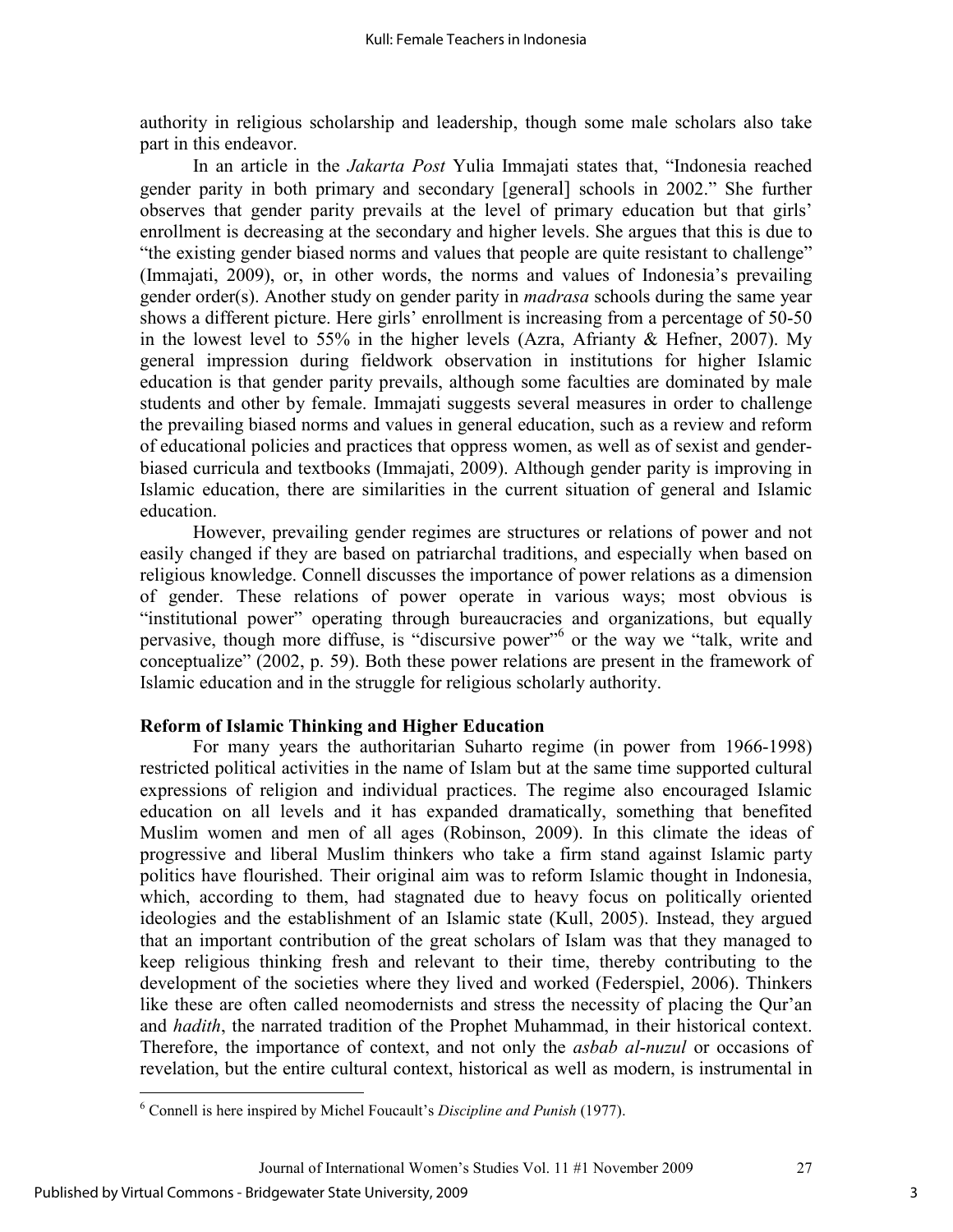their *ijtihad,* or interpretation of Islam (Barton, 1995). Abdullah Saeed states that this model of *ijtihad* can be called context based, or contextual *ijtihad*, and adds that it is guided by a concept in classical Islamic tradition *maslaha*, which means "public interest" or "common good." In carrying out this *ijtihad* the interpreter "mainly conducts a 'context analysis' both for the modern situation and the classical period" (Saeed, 1997, p. 284). This is a movement involving several steps, moving from the modern Indonesian context to the historical context of the Qur'an and back again, and according to neomodernist thought it can provide answers to problems that need to be solved in the current Indonesian society.

Nurcholish Madjid and Abdurrahman Wahid are regarded by many Indonesian scholars as the most important neomodernists, and both have been active in the reform of Islamic education for many years. Madjid was a long-time teacher and professor at IAIN/UIN in Jakarta where he inspired new generations of students to take part in a continuous reform of Islamic thinking (Kull, 2005). Wahid was leader of Nahdlatul Ulama (NU) from 1984-1999 and he worked ceaselessly for a reform of its vast network of *pesantren*. Wahid made another important contribution when in 2000, during his short term as the president of Indonesia, he introduced a general gender mainstreaming policy. According to Lies Marcoes-Natsir, senior program officer at Asia Foundation in Jakarta, this is an important reason that the gender perspective is today included in all sectors of Indonesian society. Marcoes-Natsir herself has been a feminist activist since many years back, and she obtained her basic religious education at a *pesantren.* Initially she was a leftist feminist but realized the importance of working for women's rights within religious institutions and frameworks.<sup>7</sup> This is an insight that she increasingly shares with other women activists.

The method of contextual *ijtihad* was elaborated by Indonesian liberal scholars in the 1970s to 1990s and many students of Islam adopted this approach. Additionally, in 1996 Marcoes-Natsir and other pioneers invited Riffat Hassan, Ali Ashgar Engineer and Amina Wadud, all well known progressive international scholars in the study of women and Islam, to inspire Indonesian scholars of Islam. Due to this experience and their educational background Indonesian scholars, women as well as men, are now at the forefront of producing less gender-biased interpretations of Islam.<sup>8</sup> Siti Musdah Mulia, Siti Ruhaini Dzyhayatin, Lily Zakiyah Munir, Hussein Muhammad, Nazaruddin Umar and Syafiq Hasyim, are some leading figures. These people are also active in the reform of Islamic law and Islamic education on different levels and in non-governmental organizations (NGOs). A majority of religious scholars are formally affiliated with Muhammadiyah or NU and have their educational roots in their respective school systems. The female branches of both organizations – Aiysyah in Muhammadiyah, and Muslimah and Fatayat in NU – are encouraging women to become teachers and preachers (van Doorn-Harder, 2006). The leadership and boards of Muhammadiyah and NU are supportive of women's involvement in central leadership positions, and concrete steps for action – the writing of guidelines and issuing of a *fatwa* or formal legal view – were taken in 2004 and 1997 respectively. However, resistance at the grassroots level has hindered their implementation (White & Anshor, 2008).

 7 Field notes, Jakarta, April 2008.

<sup>&</sup>lt;sup>8</sup> Indonesian scholars mainly write in Indonesian, which is an obstacle to a wider diffusion of these thought-provoking ideas.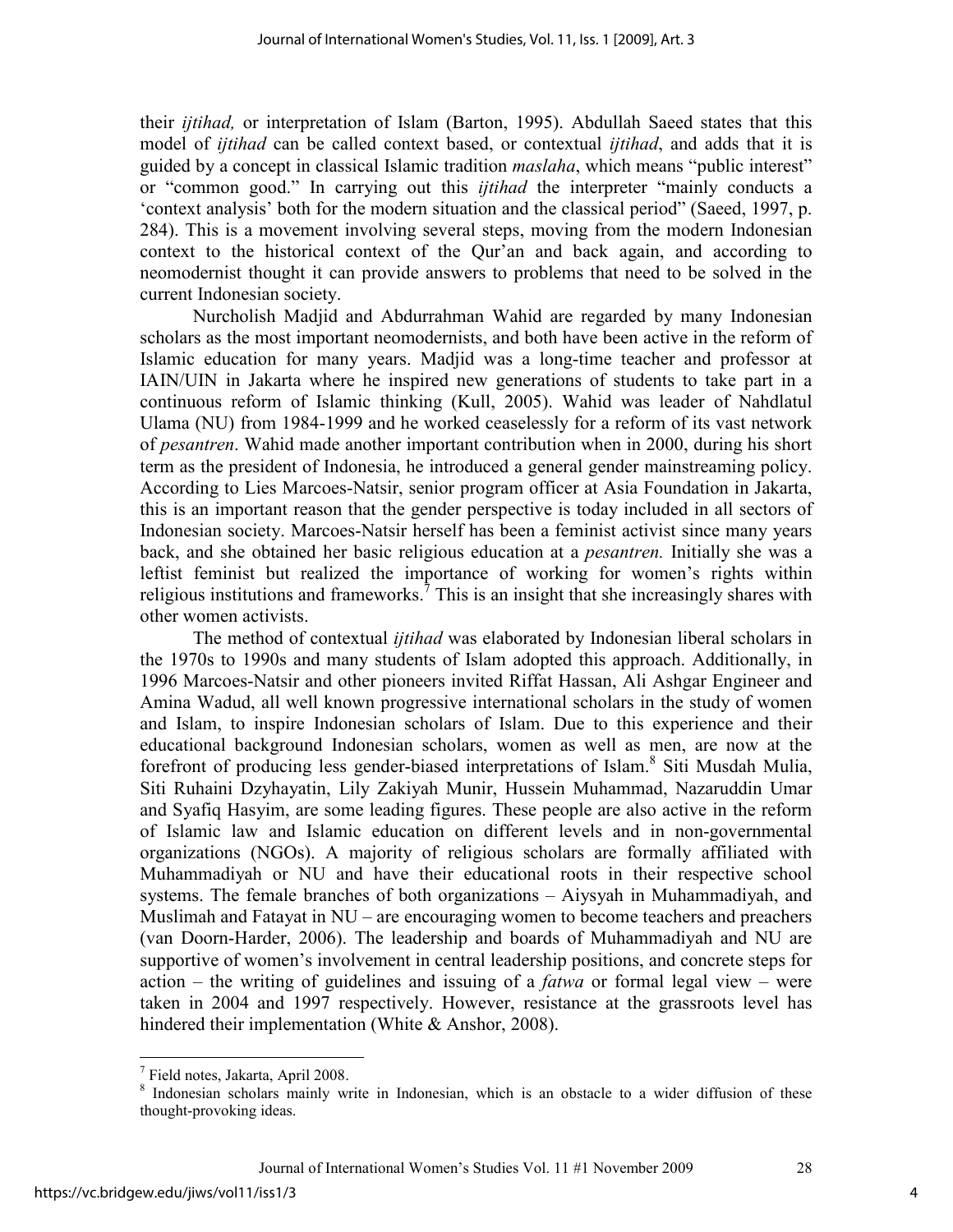There are fourteen IAIN/UINs in Indonesia, and an additional number of smaller so-called STAIN.<sup>9</sup> Reform-minded scholars have worked for a continuous reform of curriculum and methodology of these institutions and a development towards progressive and liberal approaches in the study of Islam (Jabali & Jamhari, 2002; Kull, 2005). Through this educational reform, including an increased development of postgraduate research, several IAIN have been recently upgraded from institutes to universities, thus, the sometimes double labeling IAIN/UIN. Since the 1970s IAINs in Indonesia have cooperated with McGill University in Canada, a cooperation that has become increasingly formalized over the years (Jabali & Jamhari, 2002). This cooperation is of great importance for the developments discussed in this article as well, not least because IAIN, McGill and Canadian International Development Agency (CIDA) co-publish important results of research in the field of Indonesian gender studies, making it available to a wider Indonesian audience and providing an instrument for teachers working on continued reform of Islamic education from a gender perspective.

According to Jabali and Jamhari, the students of IAIN/UINs may not only become the future teachers of their own institutions, they also become a part of the next generation of teachers and leaders in *pesantrens* and *madrasas*, facilitating a wider reform of Islamic education on all levels (2002). In addition, the same authors observe that higher Islamic education contributes to an increase in the quality of both "religious comprehension" and "religious thinking" among Indonesian Muslims, making them more capable of contributing to the development of Indonesian society (2002).

## **Centers for Women Studies**

All IAIN/UINs have a Centre for Women Studies or PSW. The first PSW was established in Jakarta 1988, followed by Bandung 1989 and Yogyakarta and Banjarmasin 1995 (no data available for Makassar). Some of them have more facilities and greater potential, like Jakarta and Yogyakarta; others are small, with limited resources, like Banjarmasin. Their profiles and focus of activities also are slightly different; some of them promote the gender perspective in Islamic education to a greater degree than others. The general gender mainstreaming policy introduced in 2000 strengthened the role and position of all PSWs, something that has made them more active and self-confident (Jubaedah, 2004). Most senior staff are middle aged experienced scholars while the majority are young and less experienced but very enthusiastic, so quite naturally the generational variable is important in mainstreaming. The staff includes both women and men, but women constitute a large majority, and, to use the words of Robert Hefner, "IAIN-trained women are in the vanguard of efforts to rethink Islam and gender" (2008, p. 149).

The motto of PSW in Jakarta is "Powerful Women, Glorious Country" and they have produced a brochure presenting themselves and their activities. Their vision and mission is quoted here at length as it is in line with the ideas and goals expressed by staff at all PSW visited during my fieldwork.

 9 *Sekolah Tinggi Agama Islam Negeri*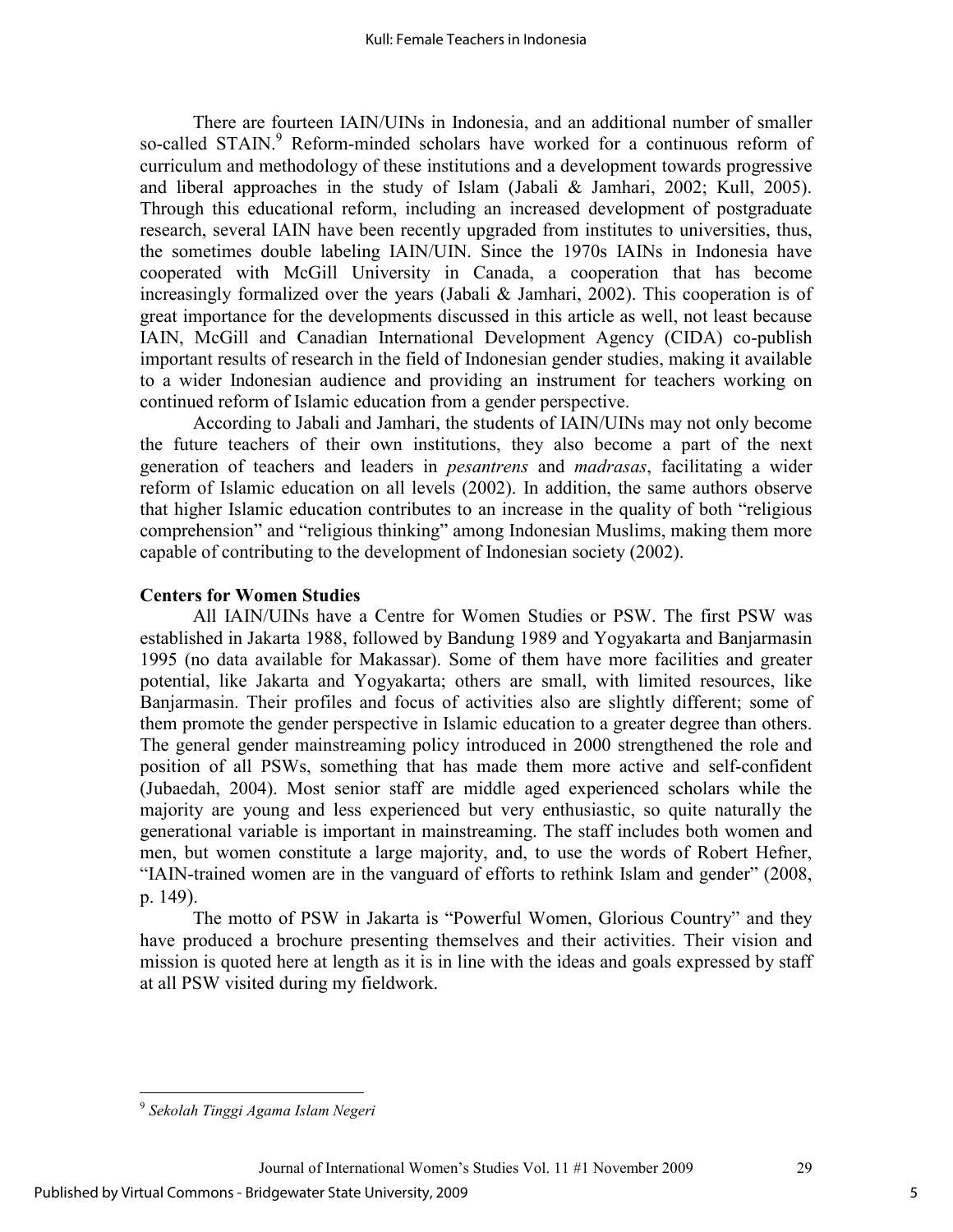*Vision* 

Realizing a democratic, tolerant, and equal social life through scientific and Islamic values developed with a gender perspective.

*Mission* 

Developing gender equity in Islamic science paradigm.

Intensifying the socialisation of gender equity.

Improving the quality of women's lives in various strategic sectors according to Islamic values.

Increasing an autonomous organization through institutional reinforcement and linkage expansion.<sup>10</sup>

In addition, they all stress the importance of using the gender approach in research carried out in all fields of Islamic studies, and they are committed to using the results in reforming curriculum and textbooks, as well as working for their diffusion to a wider audience. This mission is facilitated with the cooperation with McGill and CIDA, mentioned above, and in some cases the Indonesian Department of Religious Affairs helps with publication.

A workshop called "Development of Curriculum for Gender Studies" was held in 2002 with participants from a number of IAIN/UINs and STAINs, which resulted in the book *Introduction to Gender Studies* (2003).<sup>11</sup> This book discusses and analyzes various aspects of sex, gender, gender mainstreaming and feminism. According to Azyumardi Azra, at that time rector at UIN in Jakarta, "it can be used as study material in the introduction to gender studies in tertiary education and especially at IAIN/UIN and STAIN all over Indonesia" (quoted in Tim Penulis PSW UIN Jakarta, 2003, p. viii). It can be regarded a starting point for engagement in gender issues on a larger scale within the field of Islamic education in Indonesia. Two years later, PSW Jakarta published *Developing an Academic Culture with a Gender Perspective* (2005),<sup>12</sup> a book that further elaborates aspects of gender in Islamic education, such as woman-friendly study environments and gender-sensitive approaches and methodologies. The most important step however was the publication, also in 2005, of five textbooks on the Qur'an, *hadith*, Islamic history, *fiqh* or jurisprudence, and Sufism, all with a consistent gender perspective. These books are used in the initial courses for *all* students at the UIN in Jakarta<sup>13</sup> and are crucial to loosening the grip of the patriarchal gender regime of Islamic education. However, this development also shows the steps taken from a general introduction of gender studies in the first book towards a complete inclusion of a gender perspective in the later publications.

PSW Jakarta, however, indicates a serious problem in its Strategic Planning for 2006-2010, stating that it has "insufficient budget to support the performance of its activities" (PSW UIN Jakarta, 2005, p. 21). This unfortunate fact was obvious during my visit in April 2008 when the first edition of the pioneering five books was already out of print and no money for a second printing was available. The lack of money, and not, in this case, a lack of innovative research and initiatives, is a general weakness in the

-

<sup>&</sup>lt;sup>10</sup> Brochure collected at PSW in Jakarta, April 2008.

<sup>11</sup> *Pengatar Kajian Gender*

<sup>12</sup> *Membangun Kultur Akademik Berperspektif Gender*

<sup>&</sup>lt;sup>13</sup> Field notes, Jakarta, April 2008.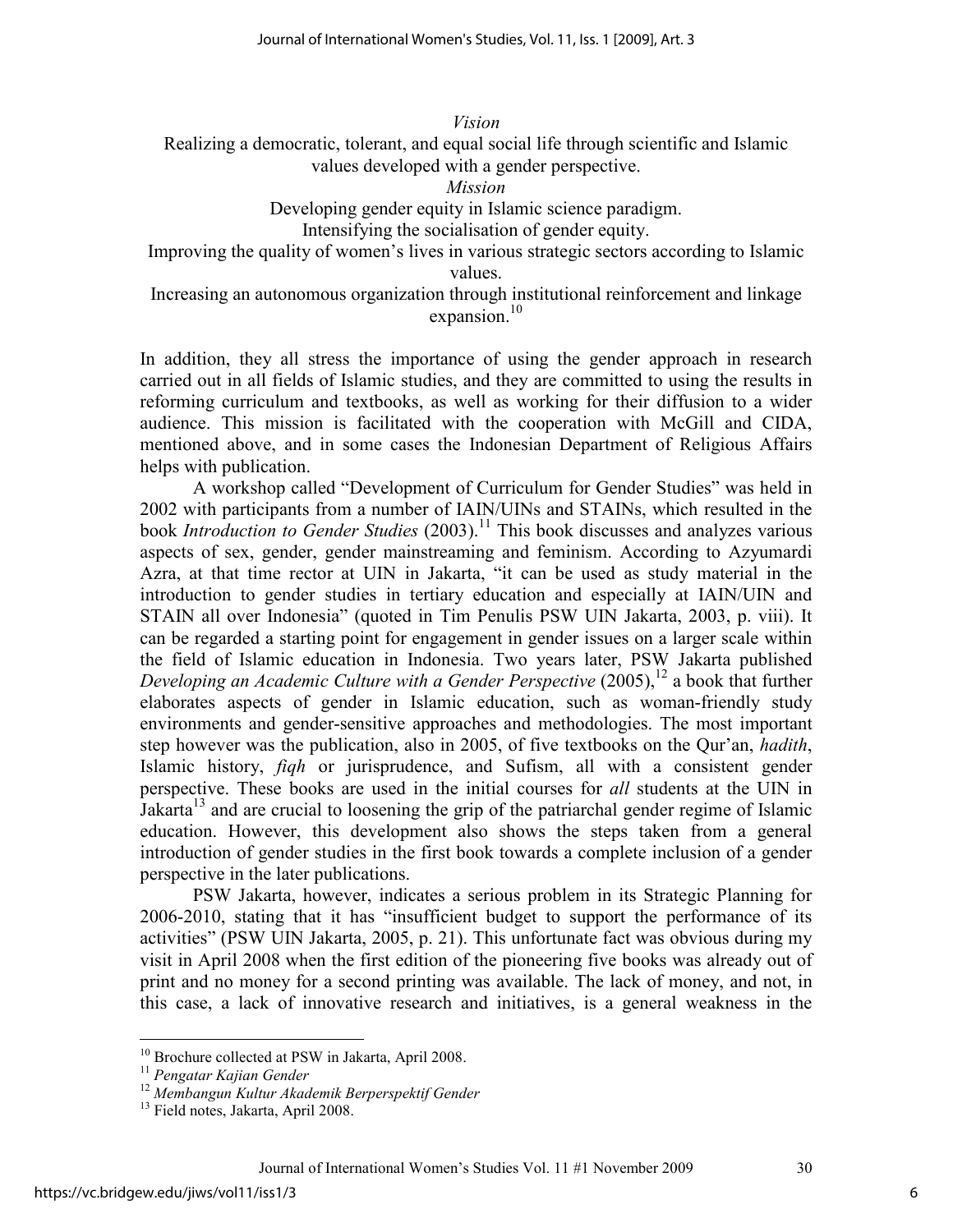Indonesian educational system. In addition, the Strategic Plan remarks that more staff with an expertise in gender-oriented Islamic scholarship is needed. Yet, they are doing well with staff from many different Islamic disciplines and a wide network of cooperation with other PSWs, governmental institutions, NGOs, and teachers in Islamic education outside IAIN/UIN (PSW UIN Jakarta, 2005).

PSW Yogyakarta pointed out the urgency of methodological reform and reconstruction (Dzuhayatin, Munawar-Rahman & Umar, 2002). That same year UIN in Yogyakarta initiated a self-critical institutional analysis, carried out during the second half of 2002 and first half of 2003, focusing on gender issues and female representation and participation. They examined areas such as vision, mission, and aim in different faculties, recruitment policies, and cooperation between PSW and the faculties, as well as the teachers' ability to implement the gender perspective in class. The investigators present several positive findings and especially emphasize the open-minded attitude that has prevailed at IAIN/UIN in Yogyakarta since its founding. However, they stress the negative impact of the patriarchal culture in the surrounding Javanese society. Of importance, however, is the very strong support from the rector at that time Amin Abdullah and his predecessor Atho Mudzhar in all PSW activities that promote gender equality. In addition, PSW is regarded as having a positive image at the campus and harmonious relations with other IAIN/UIN institutions and faculties, as well as having a reputation for being professional outside campus.

Nevertheless, there are also negative findings. For instance, there is no explicit policy to promote female participation on the general board or in obtaining other positions. The investigators remark that this is an affirmation of a patriarchal mindset of the male leadership and, although it may be unintentional, the result is that there are no female board members at UIN and a great discrepancy prevails between women and men in all other academic positions. They also stress the fact that women are still clearly at a disadvantage when applying for academic appointments. Furthermore, they observe that only teachers associated with PSW (12%) implement the gender perspective in their teaching, something that leads to an insufficient dissemination of the approach among students. The investigators present several recommendations for improving the situation, for example, the formulation of clear policies regulating the share of men and women in all activities, but also in leadership, management, and academic positions (such a system is already established in the field of representation in political parties and parliament). They stress the necessity of including both an explicit and an implicit gender perspective in the curriculum as well as training for all teachers in implementing this perspective. In addition, they encourage a daily gender-equal interaction between all staff groups (Susilaningsih & Najib, 2004).

The investigation led to immediate action and already during the fall semester 2003 UIN in Yogyakarta introduced a new model for disseminating gender perspective in its courses. This model is elaborated in *The Necessity of Giving Priority to Gender in the*  Curriculum of IAIN,<sup>14</sup>where PSW presents 28 courses; covering areas such as Qur'an, *hadith*, *sharia* or Islamic law, history, Arabic, psychology of religion, and philosophy. All courses are described in detail, including teachers, titles and presentations of all lectures, suggested readings, and learning outcomes. The readings include books by progressive Indonesian scholars and well-known international scholars. It would seem

<sup>&</sup>lt;u>.</u> <sup>14</sup> *Pengarusutamaan Gender Dalam Kurikulum IAIN*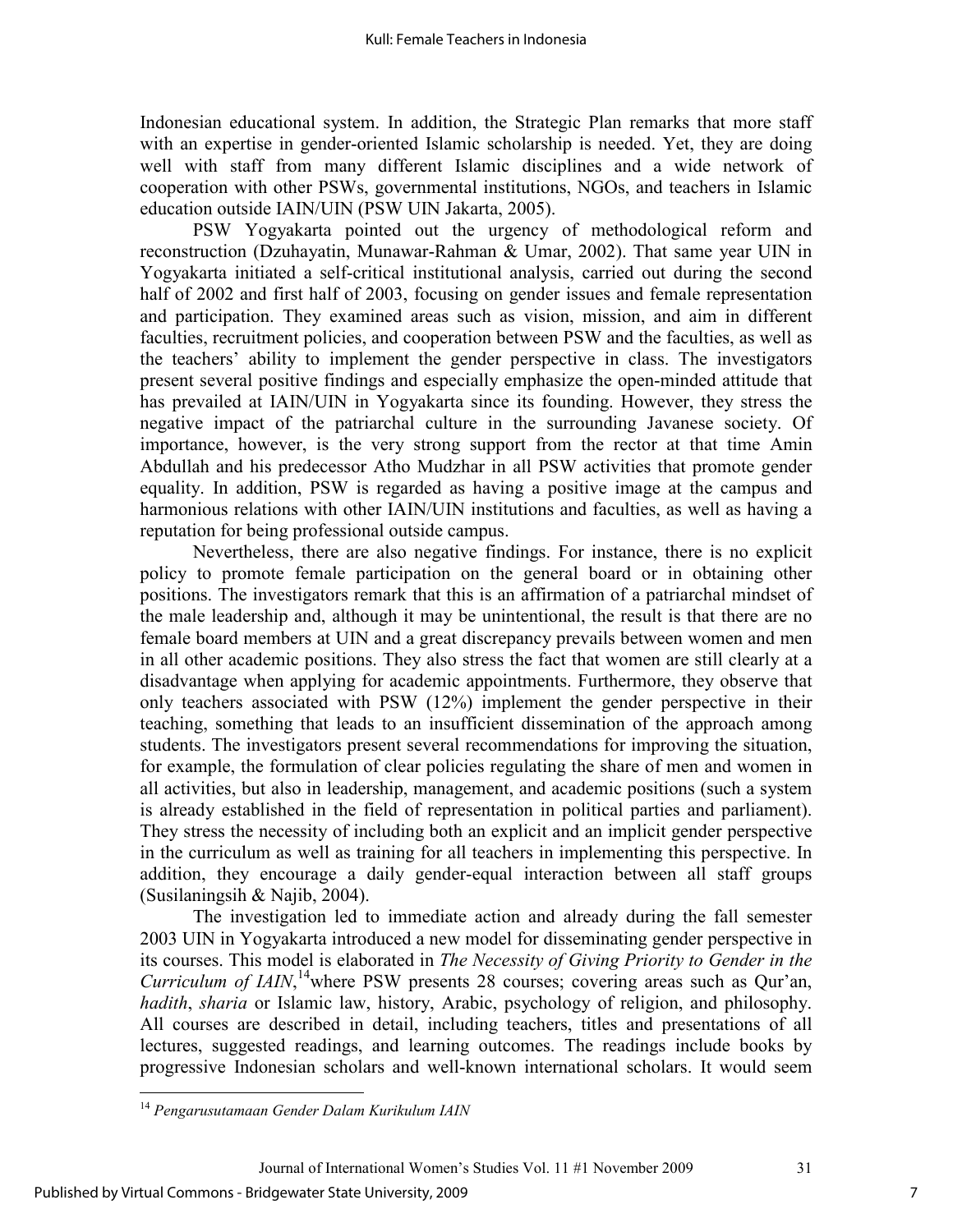from this information that the courses in Islamic studies not only stress the gender perspective but also generally apply a historically critical approach to the study of Islam and stressing the importance of context – something that is common in gender-neutral or woman-positive interpretations of Islam in Indonesia. In the foreword, the editor admits that there are difficulties to be overcome, both procedural and financial, but at the same time stress the ambition to have a gender perspective in *all* subjects taught at UIN, as well as consistency in aim, lecture, methodology and textbooks (Aryani, 2004). I do not have more recent material from UIN in Yogyakarta but we can assume that further progress has been made in the field of curriculum and teaching as gender discourse has the function of making visible the discursive power of the patriarchal classical interpretation. However, we also know that structures of institutional power, such as the bureaucracy and the administration, are very resistant to change and we can expect a slower development here.

During my visit to PSW at UIN in Makassar, the staff described their effort to introduce the gender perspective among teachers, not only at their own UIN, but also at *pesantren* around the country. They proudly said that no less than 250 such courses have been held at *pesantren* in central Sulawesi, Lombok, southern Kalimantan and west Sumatra since 2001, and it is still an activity with high priority. Professor Bargo Ishak is the founder of this PSW, a woman in her sixties who has been teaching at IAIN/UIN Makassar since 1968. She describes how she introduced a gender perspective in her teaching – educational management – step by step for the last 10 years. Most of her students are future teachers in Islamic studies and a great majority of students, both men and women, according to her greet this development positively.<sup>15</sup>

At PSW in Bandung I met a young woman, a teacher in the field of human rights law, who told me that human rights courses, including women's and children's rights, are required at the *sharia* faculty. Human rights are taught both from an Islamic and positive law perspective, and her impression was that male students were both interested in and supportive of women's human rights. She also pointed out that teaching in Islamic law already has a consistent gender perspective and PSW has regular "gender perspective training" for teachers at UIN in general.<sup>16</sup> Most students, female as well as male, are here described as supportive of both women's rights and the inclusion of a gender perspective in teaching. As the students constitute the youngest generation at these institutions, they can generally be expected to be more accepting of this development than the teachers of previous generations.

PSW at IAIN in Banjarmasin has recently developed into a Centre for Gender Studies (PSG).<sup>17</sup> Still, the theoretical awareness of the PSG staff is not yet in line with the progress made in their practical work. They regretted the still very low gender awareness among IAINs teachers in general, older as well as younger, and noted that, so far, it is up to the individual teacher whether to include the gender perspective or not. But PSG is working for a long-term inclusion of the gender perspective in teaching. PSG has carried out a number of interesting research studies, unfortunately not yet included in the curricula at IAIN.<sup>18</sup> During fieldwork in Banjarmasin, many people stressed the still very

<sup>-</sup><sup>15</sup> Field notes, Makassar, April 2008.

<sup>&</sup>lt;sup>16</sup> Field notes, Bandung, April 2008.

<sup>17</sup> *Pusat Studi Gender*

<sup>&</sup>lt;sup>18</sup> Field notes, Banjarmasin, April 2008.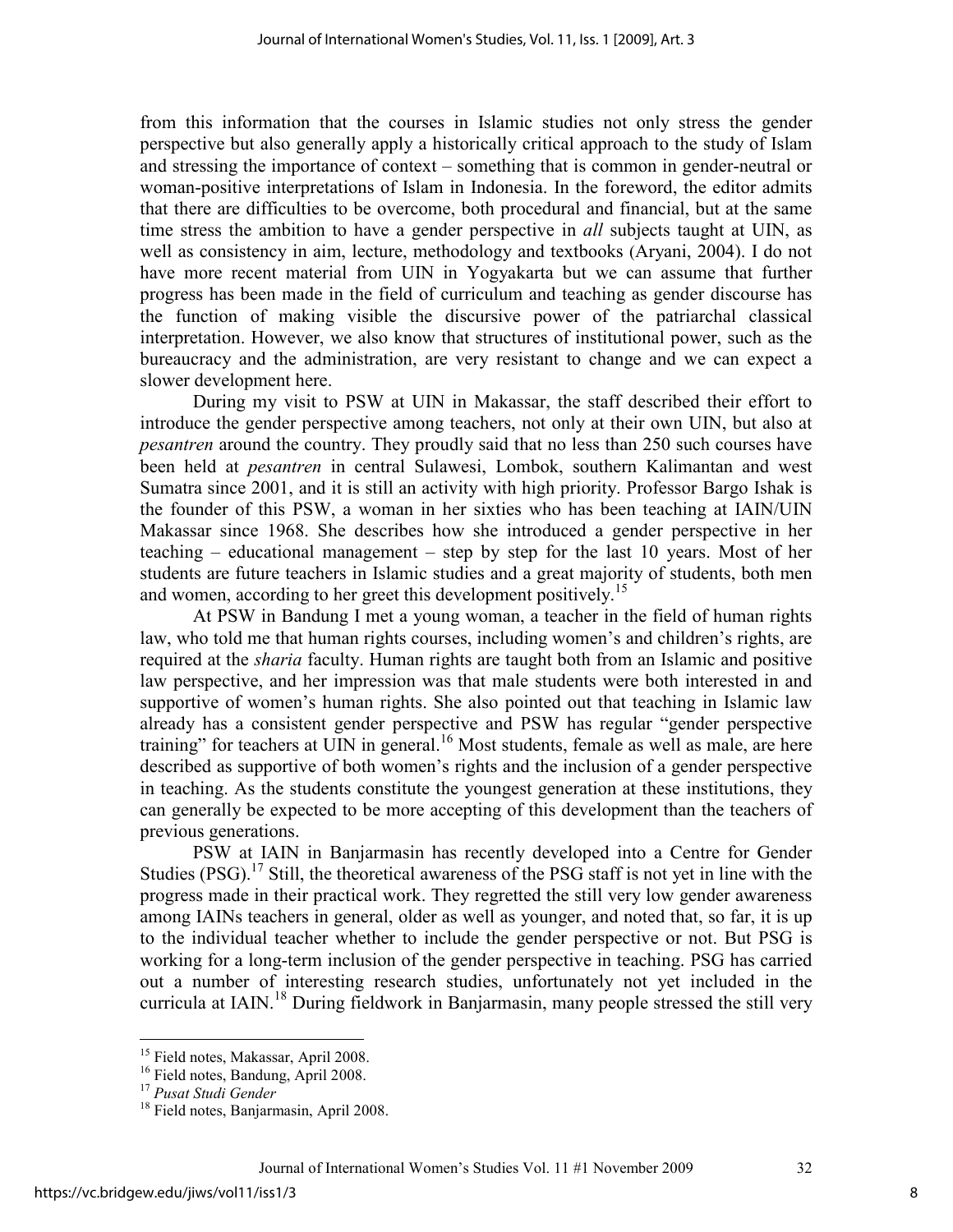strong patriarchal character of Banjarese Islam and society; for example, polygamy is widespread. One observation is that this patriarchal character is also influential at IAIN.

All PSWs have wide networks of cooperating NGOs, *pesantrens*, *madrasas* and women's study groups in mosques. Women's study groups, often situated in a mosque but sometimes in a private home, are led by *muballighas* or female preachers and are common throughout the country. This is an example of an area where Muslim women empower other Muslim women by means of Islamic education. Especially PSWs in Jakarta and Bandung have been active in introducing a gender perspective among these *muballighas*. Many female teachers and researchers are personally active outside of campus life, using their knowledge and authority for the creation and running of NGOs that work for empowerment and education of Muslim women (Jabali & Jamhari, 2002), for example, the nationally influential Rahima Women's Association in Jakarta and Rifka Annisa Women's Crisis Center and Kesejahteraan Fatayat (Fatayat Welfare Foundation) in Yogyakarta.

#### *Pesantren*

Steps are being taken to further reform Islamic education on other levels. For example, the publication in 2006 of a gender manual – *Dawrah Fiqh Concerning Women: Manual for a Course on Islam and Gender* – produced by Fahmina institute, an independent NGO originally close to NU's *pesantren*, with Lies Marcoes-Natsir as one of the authors. This book provides instructions and interpretations of Islam from a gender perspective following the educational model applied at *pesantren* where most Indonesian Muslims receive their main religious education. Although Abdurrahman Wahid carried out a reform of *pesantren* education, there is still much to be done and not least in the field of gender. The power structure in most *pesantren* is very patriarchal, and instruction on women in Islam is mainly based on *kitab kuning*<sup>19</sup> and especially *Uquud al-Lujjayn,* a work from the nineteenth century by a *kiai* from Java, a religious scholar and leader of a *pesantren*. According to Syafiq Hasyim, himself a *pesantren* graduate and the author of *Understanding Women in Islam: An Indonesian Perspective* (2006), this work is still very influential, although commentaries critical of it have appeared since 2003 and have sometimes been used in education as well. There are also reactions against these commentaries from conservative *kiais* in NU, something that indicates a heated debate.<sup>20</sup> This debate originated in the *pesantrens* but spread to the entire NU and especially its female branches (van Doorn-Harder, 2006). However, in this debate we find both *kiais* and *nyais*, <sup>21</sup> their female counterparts, favoring a critical gender perspective in *pesantren* teaching and presenting new understandings of old texts. In addition, they raise issues of importance for promoting women's rights in Islam, including women's reproductive rights, marriage, polygamy, and patriarchal structures in *pesantren* (Zainab, 2002).

Nelly van Doorn-Harder discusses how women teachers and students challenge traditions within the *pesantren* and step by step work towards a more public space and role in the life of these institutions. She describes a glamorous graduation ceremony,

-

<sup>19</sup> Classical Arab language works by Indonesian religious scholars, which are studied in *pesantren* around the country.

<sup>&</sup>lt;sup>20</sup> Field notes, Jakarta, April 2008. See also White & Anshor (2008).

<sup>&</sup>lt;sup>21</sup> In this context a *nyai* is a wife or daughter of a *kiai*; at the same time she is often well-educated in Islamic knowledge.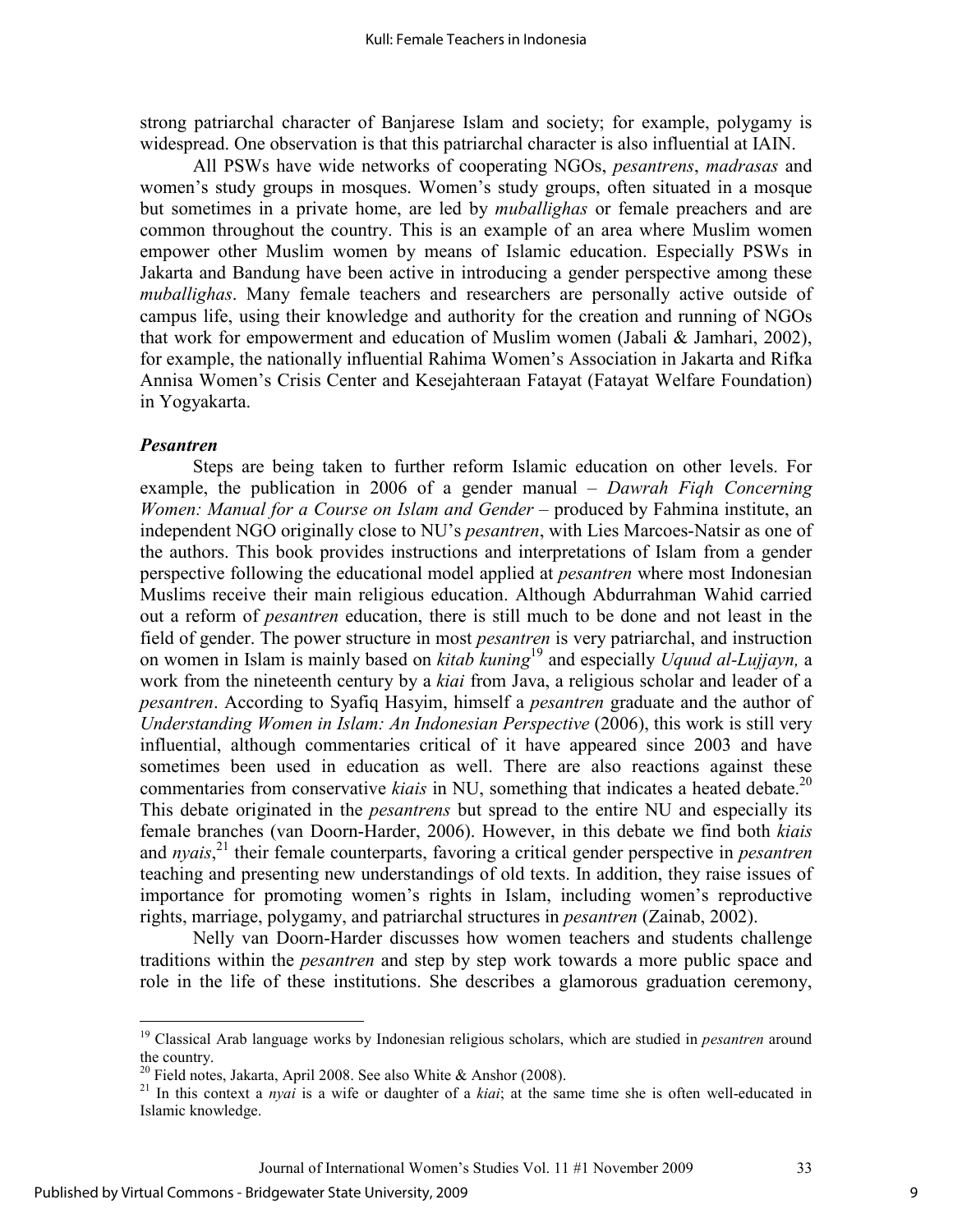totally dominated by female teachers and students, held outdoor in a public space, which fully recognized the effort of the graduates. This was a great achievement in an environment heavily burdened by tradition and patriarchal hierarchies. At the same time the responsible woman teacher is aware that "she walks a delicate line" in this changing but still conservative milieu (2006, pp. 165-67). Eka Srimulyani tells the stories of some extra ordinary women – *nyais* from three different generations – who have an exceptional knowledge of Islam, high self-esteem, and strong support from their parents, husbands and other relatives. Srimulyani contends that the combination of these women's qualifications and capabilities and their favorable position as middle-class women with supportive and highly influential and respected families made it possible for them to receive a position far beyond the usual for women – a process she calls "negotiation." Lily Zakiyah Munir, mentioned above, is the daughter of Abidah one of these pioneering *nyais* (Srimulyani, 2008). Munir is also the director of an NGO, Centre for Pesantren and Democracy Studies, where she works for a continued reform of *pesantren* education and inclusion of the gender and human rights perspective. She is a telling example of the importance of role models and encouraging environments, and her family background provides legitimacy, but it does not mean, however, that her work is appreciated by all within the *pesantren* communities. In conclusion, the gender regime in *pesantren* education is challenged and in some cases modified, but still not overturned.

The methodology and approach to Islamic studies of the gender manual can provide a valuable guideline for further reform of *pesantren* education. The manual challenges both the content and structure of it favoring an active and critical approach instead of the more common passive approach. The manual is used in education of women activists all over the country although not (yet?) in *pesantren*. However, Saparinah Sadli, who chaired the first Women Studies graduate program at the University of Indonesia and is a long-time activist herself, says that many activists have realized that "the struggle for women's rights is strongly influenced by existing religious concepts, and it is therefore very difficult to separate women's issues from religious discourse" (quoted in Muhammad, Kodir, Marcoes-Natsir & Wahid, 2007, p. xiii). Many women activists receive their Islamic education from a *pesantren* or have no formal Islamic education at all. However, the approach, methodology and interpretations of the gender manual provide a tool for how to argue for gender equality within the framework of Islam.

To sum up, IAIN/UIN and *pesantrens* are not yet at the same point in the development of a less patriarchal and more gender neutral Islamic education for two reasons: the pace of reform, discussed above, and the structure of leadership. IAIN/UINs have an elected rector and board of scholars and, while *pesantrens* also have a board, the role and personal charisma of the founding *kiai* and his successors, often sons, is still very important. The institutions of IAIN/UIN are young and have been continuously reformed regarding approach and curriculum. They can thereby be regarded as more prone to change. *Pesantrens* are old institutions, only recently subjected to thorough reform and more dependent on their respective *kiai's* personal opinion and attitude. There are progressive and innovative ones but the majority still objects to changes, not least in the field of women or gender issues. In conclusion, the challenge to the prevailing patriarchal gender regime in Islamic education at *pesantrens* has not been as successful as those at IAIN/UINs, although there are notable exceptions.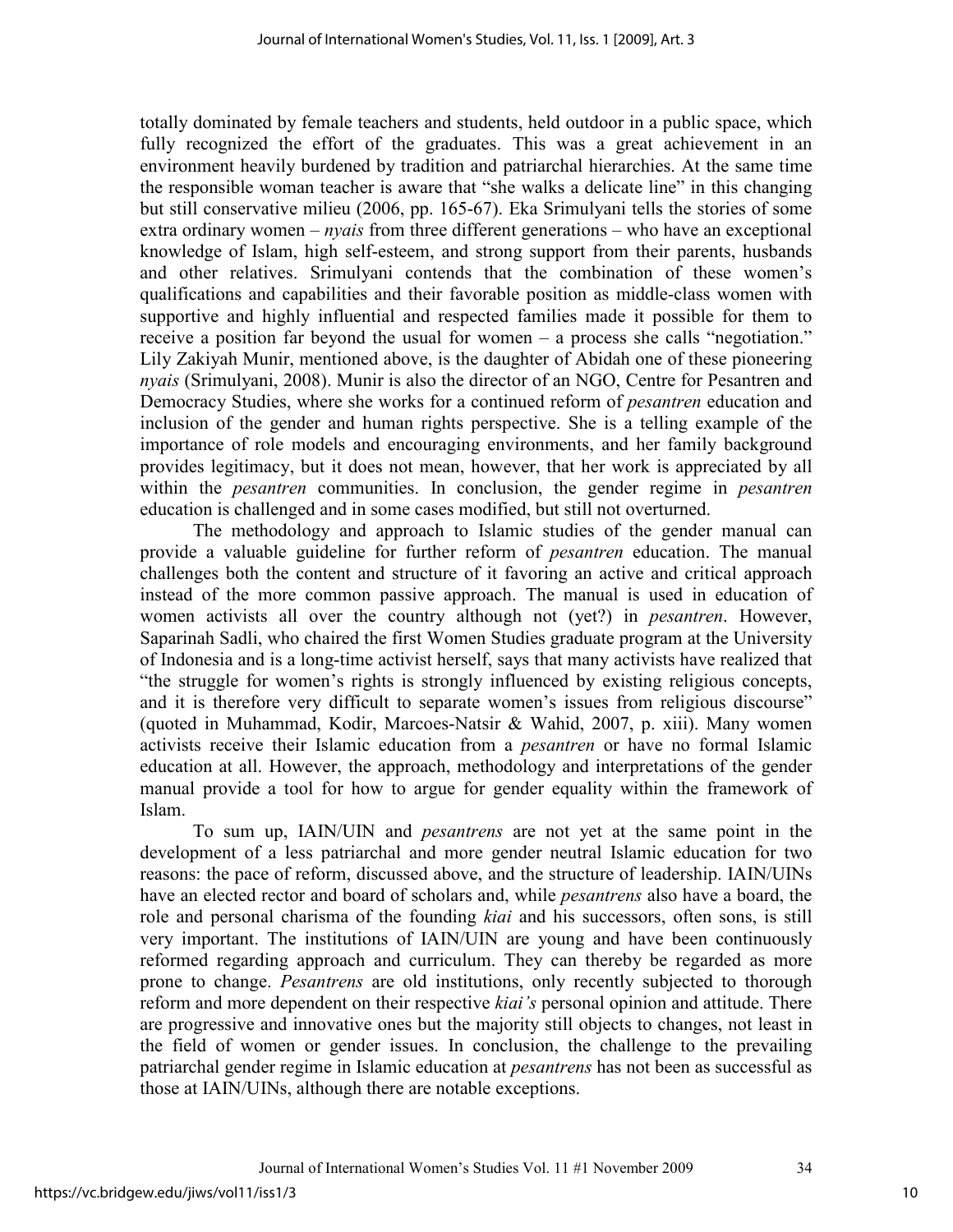#### **Female Students, Teachers and Researchers – Increasing Numbers and Authority**

The number of women students enrolling in higher Islamic education has continuously increased for several decades, and currently women often constitute 50% of the students in these institutions. We also have an increasing number of women among the postgraduate students and researchers, which indicates a rising number of female teachers on all levels. Among senior researchers we find, for example, Nurnaningsih, Siti Ruhaini Dzyhayatin, Susilaningsih, Siti Syamsiyatun and Tati Hartimah. They are all active at different PSWs as researchers and in producing textbooks, arranging workshops and educating students and teacher colleagues. Among their junior counterparts we find Alimatul Qibtiyah, Dede Kania and Winy Trianita, to mention but a very few, all writing theses in the field of Islam and gender studies.

Female teachers and researchers are important in two ways; first, for the content and approach of their teaching and research, and second, as role models and religious authorities. Although not all female teachers have a progressive and liberal approach to Islam and the gender perspective in Islamic education, they still challenge male structures of authority. This latter case can be exemplified with Ibu Arbainah who is a highly respected senior teacher in Islamic law in a *madrasa* in Banjarmasin. She is also a *muballigha* who has been preaching to women during the last 25 years. Ibu Arbaniah is not pursuing a consistent gender perspective but she is a strong woman who strives to educate and empower girls and women from within the framework of Islamic teaching based on her own interpretations of works by local religious authorities. She is herself a student of a famous local *alim* (plural, *ulama*), religious scholar and develops his ideas, bearing in mind the current social context of everyday life in Banjarmasin. Ibu Arbainah points out the importance of placing oneself within an existing tradition in order to legitimate one's own ideas, not only for women but also for men.<sup>22</sup>

Most women mentioned here base their authority on scholarly credentials and religious knowledge. To quote van Doorn-Harder, "Through their religious knowledge, they are uniquely prepared to protect authority against authoritarianism and against any development that attempts to undermine women's potential and empowerment" (2006, p. 21). However, many also have support from their families – parents and husbands – and radiate strength and a firm belief in themselves and their abilities. They seldom complain about negative attitudes expressed towards them by superiors, colleagues or students, but of course there are opponents of female teachers and scholars, and there are also regional differences within Indonesia. Actually, religious scholarly authority is a matter of discussion in the Indonesian context, for women and men alike. To put it more directly, the question is who has the right to call himself or herself an *alim*. According to Hooker, "the *'ulamâ'* are a self-appointed and self-perpetuating class by virtue of their education .... Until recently this meant being a graduate of a *pesantren* owned and run by a *kyai*…. More recently it has become possible to attain *'ulamâ'* status through other avenues, for example, by graduating from a State Islamic Institute…, although *'ulamâ'* from the *pesantren* tradition often dispute this" (2008, pp. 132-33). Because the *ulama,* as a group

are self-appointed, the dispute constitutes a part of what Connell calls a relation of "discursive power." Female *ulama* are sometimes contested, most often by conservative *pesantren* graduates, *kiais* and Middle-Eastern educated scholars, not only because they are women but also because of a conceptual power struggle. *Ulama* is a gender-neutral

<u>.</u>

<sup>22</sup> Field notes, Banjarmasin, April 2008.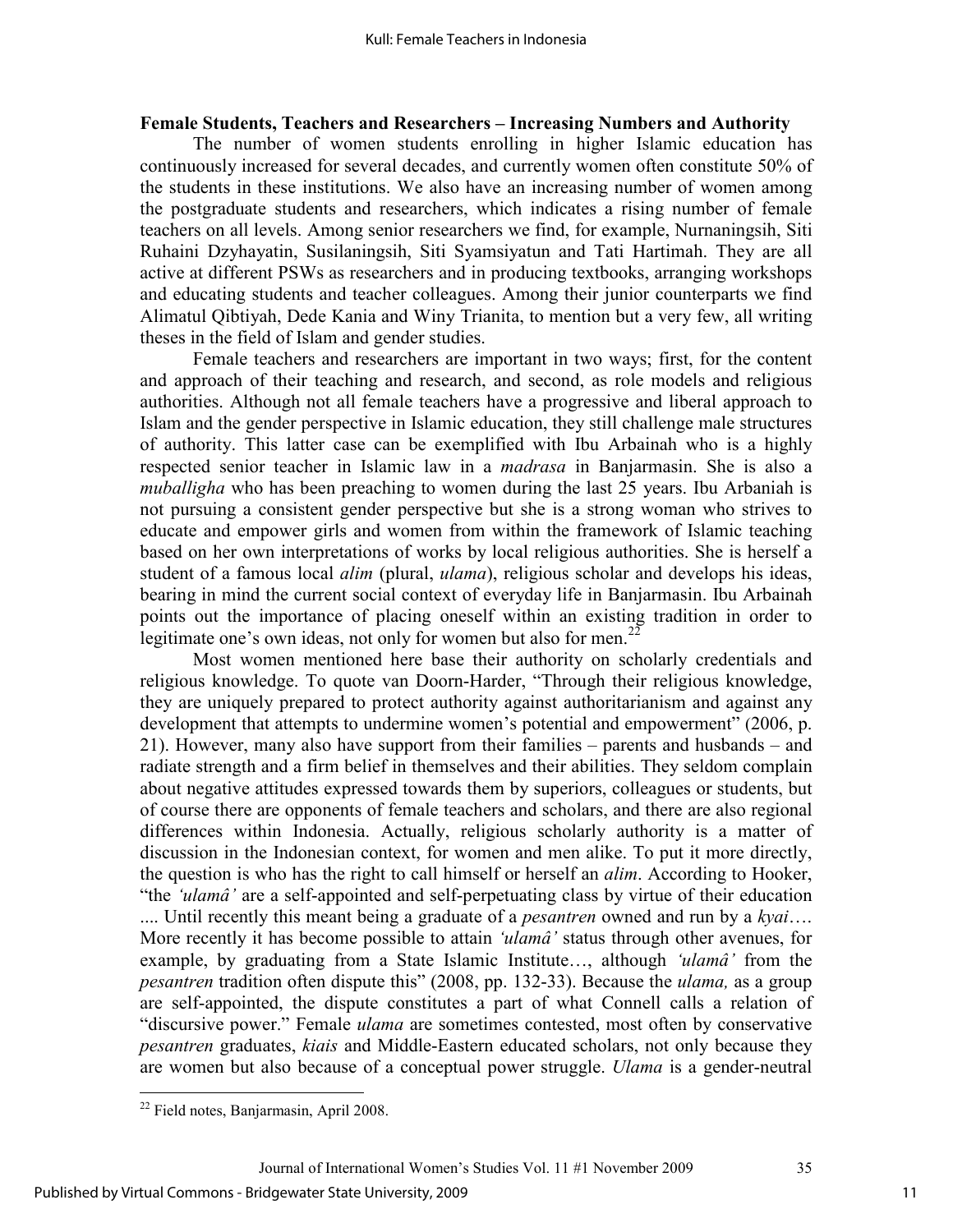term while *kiai* is a term strictly confined to men, and *nyai* is its female counterpart. However, the title *nyai* says nothing about a person's knowledge of Islam, although many *nyais* have a solid Islamic education, public or private. We can assume that there will be a trend toward more women claiming the title of *ulama*.

Two recent surveys<sup>23</sup> conducted at public and private Islamic schools in Java, including those run by Muhammadiyah and NU, present a discouraging picture concerning the open-mindedness of teacher's attitude to pluralistic values. The results show that a great majority of the teachers oppose pluralism and demonstrate an "intolerant" attitude, as well as express support for "conservative" and even "radical" interpretations of Islam (Khalik, 2008; Nurrohman, 2008). The surveys do not explicitly mention the teacher's attitude towards gender neutral or woman-supportive interpretations of Islam but an assumption could be that they are not generally positive. During the last four to five years there has been a noticeable development towards conservative Muslim values in several strata of Indonesian society, including Indonesian Council of Islamic Scholars (MUI) and, accordingly, also among teachers in lower Islamic education, though gender issues are seldom addressed explicitly. Still, I would argue that attitudes generally are much more open-minded and tolerant, including on the gender issue, in higher Islamic education and among the leadership and elite level of Muhammadiyah and NU. Therefore, either these organizations have failed to promote tolerant values among their respective grassroots members or these surveys are a sign of a (temporary?) backlash due to the current strength of conservative Muslim values in Indonesian society.

## **Conclusion**

During the many years of Suharto rule, political activities in the name of Islam was restricted or forbidden, something that indirectly promoted liberal and progressive activities and interpretations of Islam that were less politically oriented. This societal climate, in combination with a continuous reform of higher Islamic education, including both the methodology and approach to the study of Islam, has shaped the Indonesian scholars who are now at the international vanguard of producing less gender-biased or women positive interpretations of Islam. It has also prepared scholars and teachers for a readiness to include these and other new ideas and approaches in the curriculum, although a larger number of scholars with an expertise in gender-oriented Islamic scholarship are needed. However, conservative teachers and scholars – often *kiais* at *pesantren* and scholars educated in the Middle East – resist the inclusion of a gender perspective, as well as progressive and liberal approaches in general.

The material discussed in this article can roughly be divided into three categories. First, research and books that provide general recommendations for how to include the gender perspective in Islamic education on different levels. Second, material based on gender neutral or women-positive interpretations of Islam – like textbooks on *sharia*, *hadith*, Islamic history and so on – with the gender perspective interwoven throughout the book. Lastly, manuals that guide teachers and students lecture by lecture, subject by subject, providing not only the gender perspective in Islamic learning but also methodological and pedagogical guidelines. This material clearly indicates that there are

 $\overline{a}$ <sup>23</sup> These surveys were carried out by Center for Islamic and Society Studies (PPIM) at UIN in Jakarta and Malindo Institute.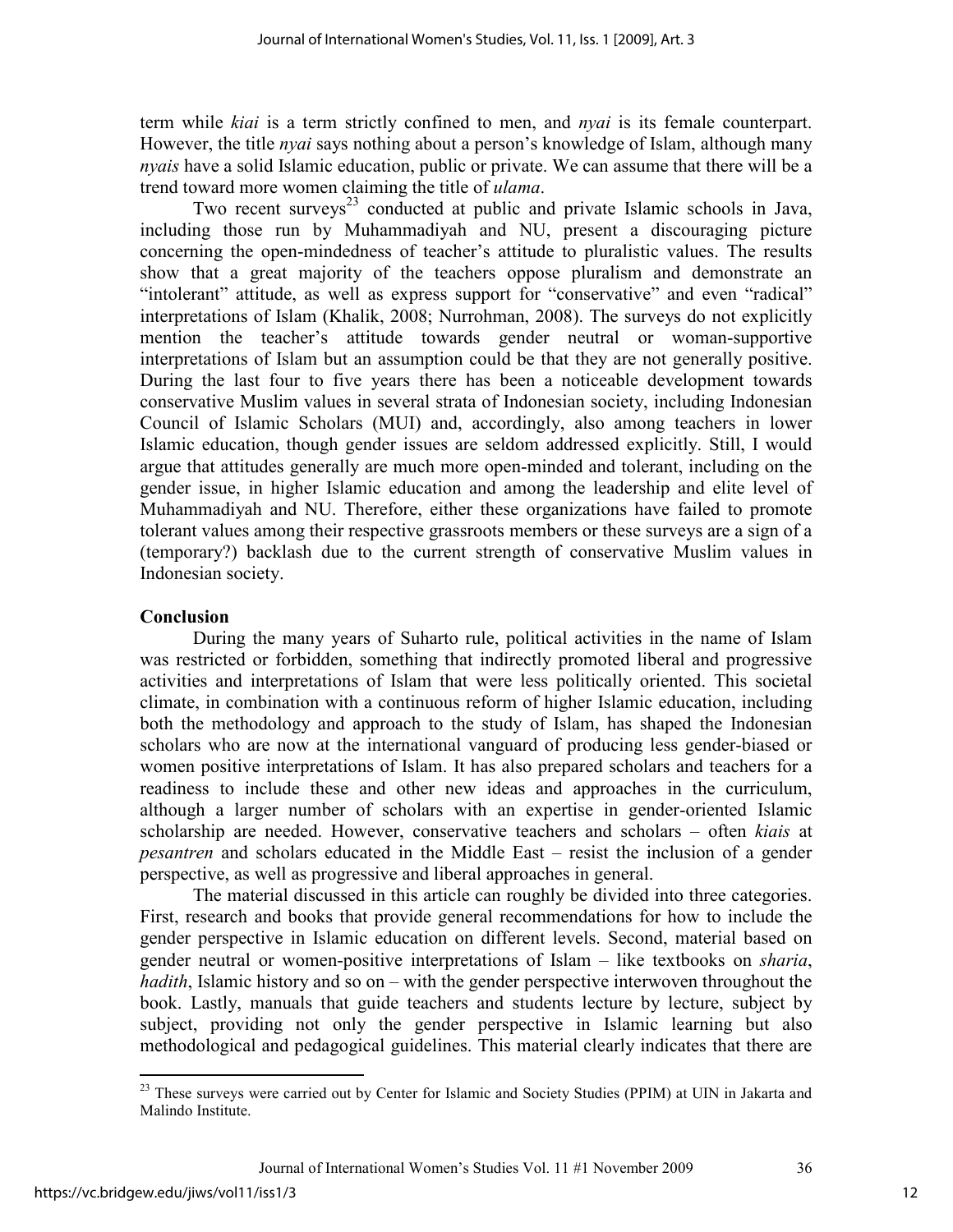innovative research and initiatives but the study has found that economic funding is sometimes insufficient. In this material, as well as in discussions with teachers and scholars during fieldwork, it is obvious that regional differences are still significant.

Regional differences are also discussed by Robinson and are a variable of analytical interest in this study. There are, for example, considerable differences between Jakarta and Banjarmasin, not only in Muslim daily life but also in the field of Islamic education. Of course, Jakarta is the capital, but it is also a mega city with an ethnically and religiously pluralistic population, while Banjarmasin is a much smaller city with a relatively homogenous population and its society and religion are colored by the influence of the surrounding strongly patriarchal culture. The consequence of this latter circumstance is also mentioned by PSW in Yogyakarta. Another analytical variable is the generational factor. Many people involved in these gender issues – staff at PSW, teachers and researchers – are young and enthusiastic but sometimes also inexperienced. However, there are older pioneers who not only have knowledge, experience and authority but also provide important role models for the younger generations.

In sum, IAIN/UINs, *pesantrens* and Islamic education on the lower levels are not yet at the same point of development towards a more gender neutral Islamic education. IAIN/UINs are far ahead and the students educated there, where approximately 50% are women, will become the future teachers in higher Islamic education, *pesantrens* and *madrasas*. These new cadres of teachers will not only provide a growing number of female teachers and role models, but also be reasonably well prepared to facilitate a further diffusion of a gender perspective and a woman-friendly interpretation of Islam – leading the way towards a post-patriarchal Islamic education.

There are, however, institutional and discursive obstacles. First, it is the matter of organizational structures. Although people in leading positions, like Amin Abdullah in Yogyakarta and Azyumardi Azra in Jakarta, have strongly supported and facilitated the diffusion of a gender perspective in Islamic education, the main power structures at IAIN/UIN – rector, deputy rector and board – are still dominated by men. To facilitate a more gender equal situation a system of quotas would be necessary, at least initially. The situation at the *pesantrens* is even more gender unequal, due to the traditional power of the individual *kiai* and his male heirs, something that also makes it more complicated to challenge.

Second, the religious knowledge and authority of female *ulama* are sometimes contested, both on the grounds that they are women and because of the ongoing debate about who has the right to call him/herself an *alim*. It is both a matter of the definition of an Islamic term and a trial of strength between competing approaches in the study of Islam, patriarchal versus gender equal or women positive. Due to a rising number of highly educated and vocal women we can expect an increased acceptance of women's religious knowledge, as well as of their right to religious authority and leadership.

To conclude, the gender regime in Islamic education is only one of many existing gender regimes in Indonesian society. However, this particular regime reaches large parts of the population and provides a basis for the current gender inequality among Muslim Indonesians. The developments discussed in this paper form a conscious project of making Islamic education less patriarchal, in content as well as form, and Indonesia already meets several of the stated prerequisites. The gender mainstreaming policy provides an additional political instrument and therefore it is possible to challenge,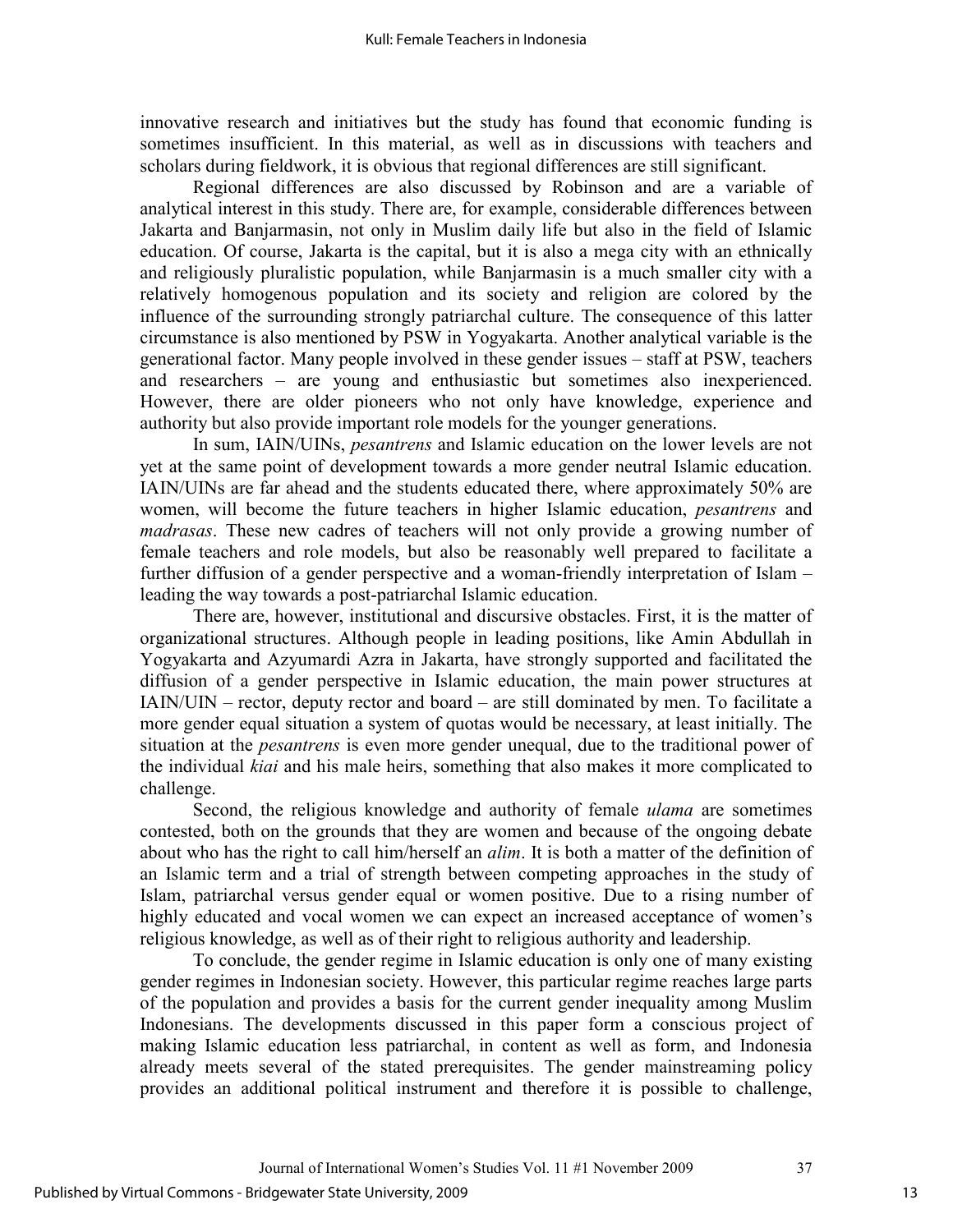modify and even replace the prevailing gender regime. The economic conditions are not ideal, something that is not a specifically Indonesian problem. Still, this development is one of many ongoing developments working for social change in the rapidly modernizing and globalizing Indonesian society. In a longer perspective, this development may even challenge the dominating Islamic gender order, forcing it to move in a different and less gender-biased direction.

## **References**

- Aryani, S. (2004). *Pengarusutamaan gender dalam kurikulum IAIN*. Yogyakarta: PSW IAIN Sunan Kalijaga & McGill CIDA.
- Azra, A., Afrianty, D. & Hefner, R. (2007). Pesantren and madrasa: Muslim schools and national ideals in Indonesia. In *Schooling Islam: The culture and politics of modern Muslim education,* ed*.* R. Hefner & M. Zaman. Princeton: Princeton University Press.
- Barton, G. (2005). *The emergence of neo-modernism; a progressive, liberal, movement of Islamic thought in Indonesia: A textual study examining the writings of Nurcholish Madjid, Djohan Effendi, Ahmad Wahib and Abdurrahman Wahid 1968-1980*. Clayton: Unpublished thesis Monash University.

Blackburn, S., Smith, B., & Syamsiyatun, S., ed., (2008). *Indonesian Islam in a new era: How women negotiate their Muslim identities*. Clayton: Monash University Press.

- Connell, R. (2002). *Gender*. Oxford: Blackwell.
- Dzuhayatin, S., Munawar-Rachman, B. & Umar, B. (2002). *Rekonstruksi metodologis wacana kesetaran gender dalam Islam*. McGill-ICIHEP & Pustaka Pelajar Yogyakarta: PSW IAIN Yogyakarta.
- Federspiel, H. (2006). *Indonesian Muslim intellectuals of the 20th century*. Singapore: ISEAS.
- Foucault, M. (1977). *Discipline and punish: The birth of the prison*. Harmondsworth: Penguin
- Hefner, R. (2008). Review essay, *SEAP Indonesia* 86: 139-60.
- Hooker, M. (2008). *Indonesian syariah: defining a national school of Islamic law*. Singapore: ISEAS.
- Immajati, Y. (2009). Moving ahead: RI's basic education and gender parity, *Jakarta Post,* March 16.
- Jabali, F. & Jamhari. (2002). *IAIN & modernisasi Islam di Indonesia.* Jakarta: Logos.
- Jubaedah, D. (2004, December). Mewudjudkan keseteraran dan keadilan gender di perguruan tinggi. *Az-Zahra*, 2(3), 69-76.
- Khalik, A. (2008). Most Islamic studies teachers oppose pluralism, survey finds, *Jakarta Post*, November 26.
- Kull, A. (2005). *Piety and politics: Nurcholish Madjid and his interpretation of Islam in modern Indonesia*. Stockholm: Almqvist & Wiksell International.
- Muhammad, H., Kodir, F., Marcoes-Natsir, L. & Wahid, M. (2007). *Dawrah fiqh concerning women: Manual for a course on Islam and gender.* Cirebon: Fahmina institute.
- Nurrohman. (2008). NU, Muhammadiyah have failed to promote pluralism at grassroots, *Jakarta Post*, December 9.